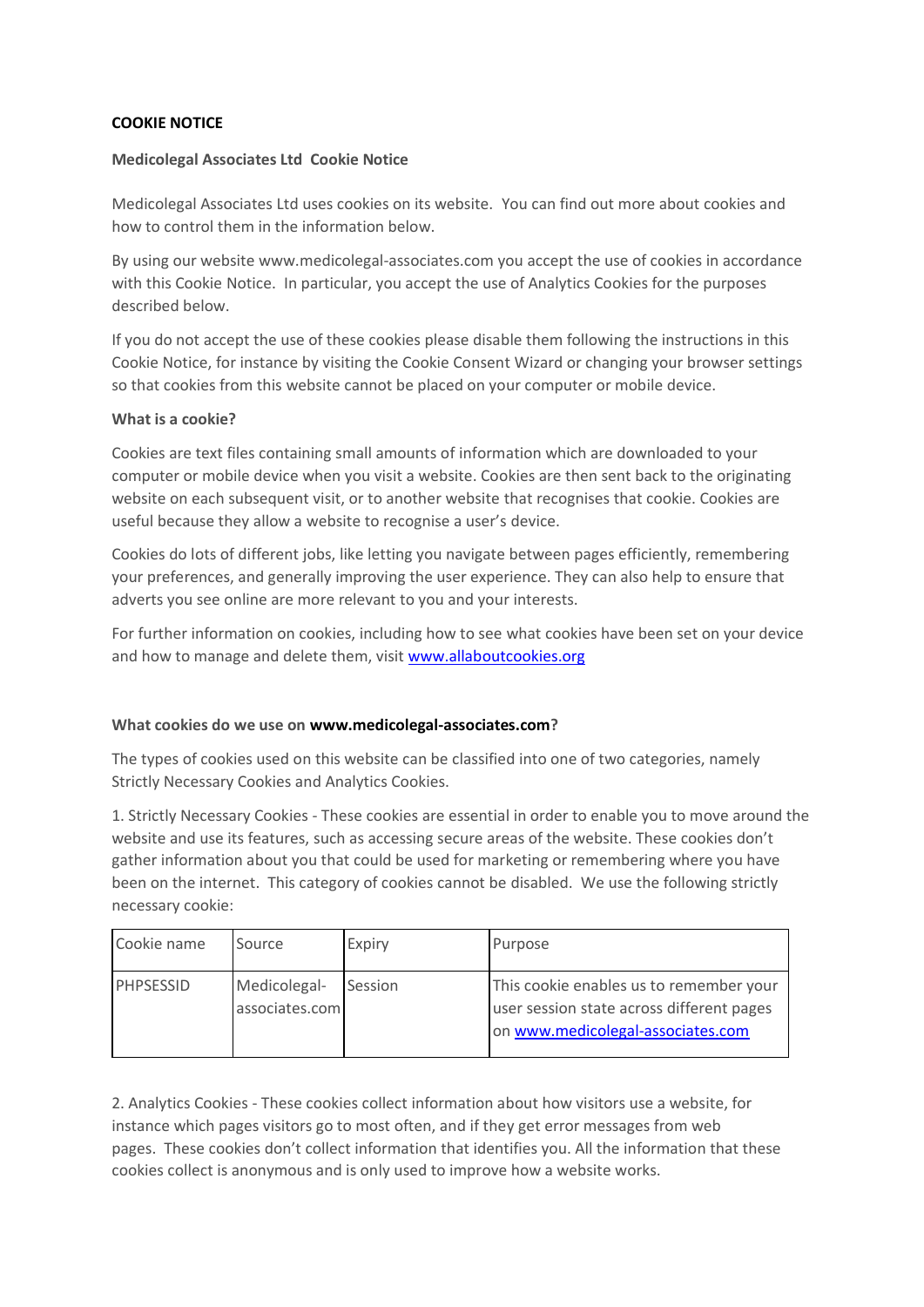| <b>Cookie name</b>       | <b>Source</b>                 | <b>Expiry</b> | <b>Purpose</b>                                                                                                                                                                                                                                                                                                                                                    | Data sent to                       |
|--------------------------|-------------------------------|---------------|-------------------------------------------------------------------------------------------------------------------------------------------------------------------------------------------------------------------------------------------------------------------------------------------------------------------------------------------------------------------|------------------------------------|
| @@History/@<br>@scroll # | Google<br>Analytics           | Session       | These cookies are used to collect<br>information about how visitors use<br>our site. We use the information to<br>compile reports and to help us<br>improve our site. The cookies<br>collect information in an<br>anonymous form, including the<br>number of visitors to the site,<br>where visitors have come to the<br>site from and the pages they<br>visited. | <b>United States</b><br>(adequate) |
| @@History/@<br>@scroll # | Youtube                       | Session       |                                                                                                                                                                                                                                                                                                                                                                   | <b>United States</b><br>(adequate) |
| ga                       | Medicolegal<br>Associates Ltd | 2 years       |                                                                                                                                                                                                                                                                                                                                                                   | United<br>Kingdom<br>(adequate)    |
| gid                      | Medicolegal<br>Associates Ltd | Session       | Registers a unique ID that is used<br>to generate statistical data on how<br>the visitor uses the website.                                                                                                                                                                                                                                                        | United<br>Kingdom<br>(adequate)    |
| _gat                     | Medicolegal<br>Associates Ltd | Session       | Used by Google Analytics to<br>throttle request rate.                                                                                                                                                                                                                                                                                                             | United<br>Kingdom<br>(adequate)    |

2. Marketing Cookies - These cookies collect information about how visitors use a website, to tailor and deliver relevant ads to users.

| Cookie name            | <b>Source</b>                 | <b>Expiry</b> | <b>Purpose</b>                                                                           | Data sent to                       |
|------------------------|-------------------------------|---------------|------------------------------------------------------------------------------------------|------------------------------------|
| <b>GPS</b>             | Youtube.com                   | Session       | Registers a unique ID that is used<br>to enable tracking based on GPS<br>location.       | <b>United States</b><br>(adequate) |
| gat                    | Medicolegal<br>Associates Ltd | 6 Months      | Registers a unique ID for a user's<br>device for targeting ads.                          | United<br>Kingdom<br>(adequate)    |
| VISITOR_INFO<br>1 LIVE | Youtube.com                   | 179 Days      | Used to estimate the bandwidth<br>used by users with integrated<br>YouTube content.      | <b>United States</b><br>(adequate) |
| <b>YSC</b>             | Youtube.com                   | Session       | Used to create Unique ID to create<br>statistics on what content the user<br>has viewed. | <b>United States</b><br>(adequate) |